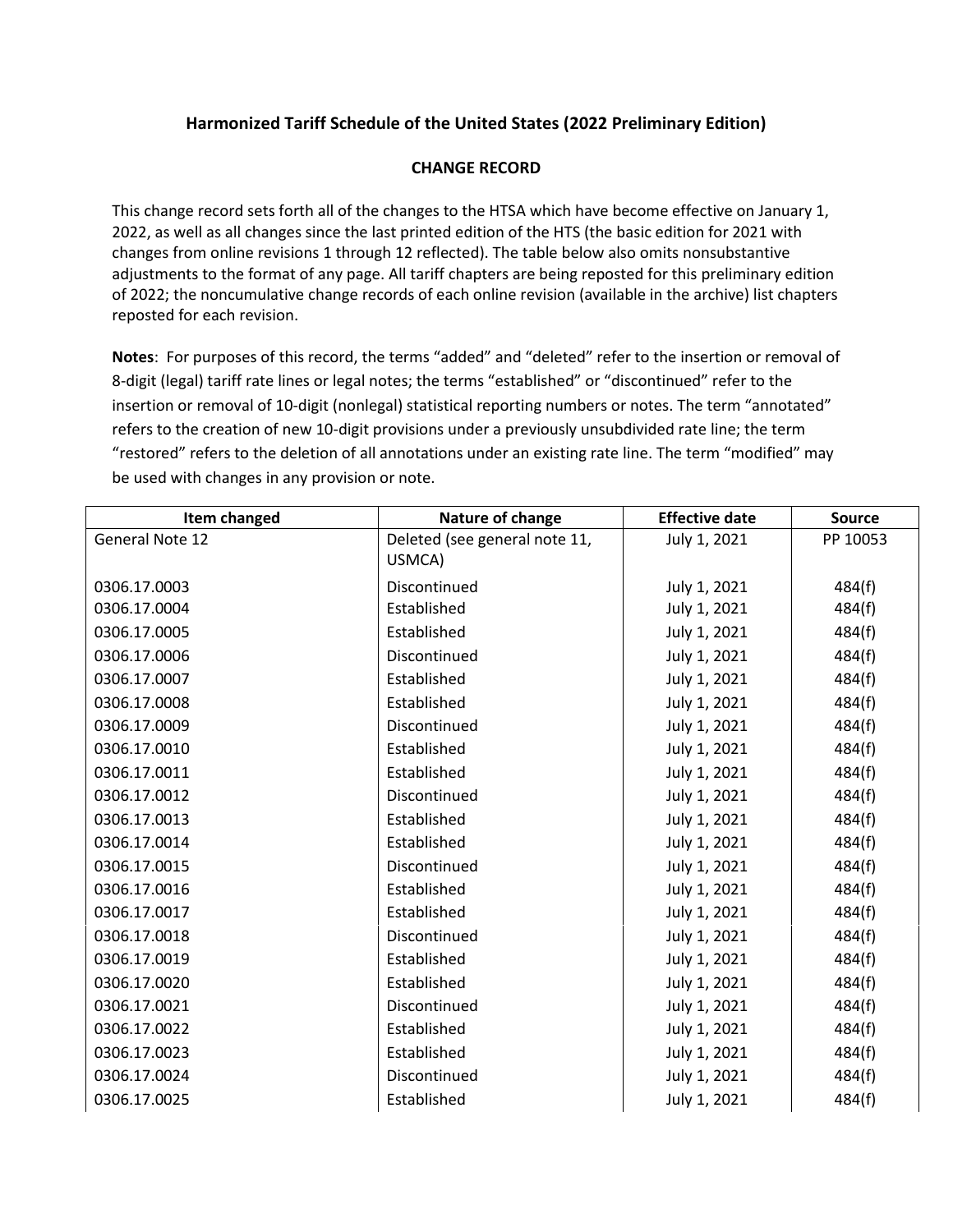| Item changed                | Nature of change         | <b>Effective date</b> | <b>Source</b> |
|-----------------------------|--------------------------|-----------------------|---------------|
| 0306.17.0026                | Established              | July 1, 2021          | 484(f)        |
| 0306.17.0027                | Discontinued             | July 1, 2021          | 484(f)        |
| 0306.17.0028                | Established              | July 1, 2021          | 484(f)        |
| 0306.17.0029                | Established              | July 1, 2021          | 484(f)        |
| 0306.17.0040                | Discontinued             | July 1, 2021          | 484(f)        |
| 0306.17.0041                | Established              | July 1, 2021          | 484(f)        |
| 0306.17.0042                | Established              | July 1, 2021          | 484(f)        |
| 0505.10.0050 & 0505.10.0055 | Modified (Superior text) | July 1, 2021          | 484(f)        |
| 0603.11.0010                | Discontinued             | January 1, 2022       | 484(f)        |
| 0603.11.0050                | Established              | January 1, 2022       | 484(f)        |
| 0603.11.0060                | Discontinued             | January 1, 2022       | 484(f)        |
| Statistical note 2, ch 7    | Added                    | July 1, 2021          | 484(f)        |
| 0702.00.2010                | Discontinued             | July 1, 2021          | 484(f)        |
| 0702.00.2015                | Established              | July 1, 2021          | 484(f)        |
| 0702.00.2025                | Established              | July 1, 2021          | 484(f)        |
| 0702.00.2031                | Established              | July 1, 2021          | 484(f)        |
| 0702.00.2080                | Established              | July 1, 2021          | 484(f)        |
| 0702.00.2091                | Established              | July 1, 2021          | 484(f)        |
| 0702.00.2099                | Discontinued             | July 1, 2021          | 484(f)        |
| 0702.00.4010                | Discontinued             | July 1, 2021          | 484(f)        |
| 0702.00.4015                | Established              | July 1, 2021          | 484(f)        |
| 0702.00.4025                | Established              | July 1, 2021          | 484(f)        |
| 0702.00.4031                | Established              | July 1, 2021          | 484(f)        |
| 0702.00.4080                | Established              | July 1, 2021          | 484(f)        |
| 0702.00.4091                | Established              | July 1, 2021          | 484(f)        |
| 0702.00.4098                | Discontinued             | July 1, 2021          | 484(f)        |
| 0702.00.6010                | Discontinued             | July 1, 2021          | 484(f)        |
| 0702.00.6015                | Established              | July 1, 2021          | 484(f)        |
| 0702.00.6025                | Established              | July 1, 2021          | 484(f)        |
| 0702.00.6031                | Established              | July 1, 2021          | 484(f)        |
| 0702.00.6080                | Established              | July 1, 2021          | 484(f)        |
| 0702.00.6091                | Established              | July 1, 2021          | 484(f)        |
| 0702.00.6099                | Discontinued             | July 1, 2021          | 484(f)        |
| 0703.10.4000                | Annotated                | January 1, 2022       | 484(f)        |
| 0703.10.4020                | Established              | January 1, 2022       | 484(f)        |
| 0703.10.4040                | Established              | January 1, 2022       | 484(f)        |
| 0703.90.0000                | Annotated                | January 1, 2022       | 484(f)        |
| 0703.90.0020                | Established              | January 1, 2022       | 484(f)        |
| 0703.90.0040                | Established              | January 1, 2022       | 484(f)        |
| 0709.99.9000                | Annotated                | July 1, 2021          | 484(f)        |
| 0709.99.9010                | Established              | July 1, 2021          | 484(f)        |
| 0709.99.9090                | Established              | July 1, 2021          | 484(f)        |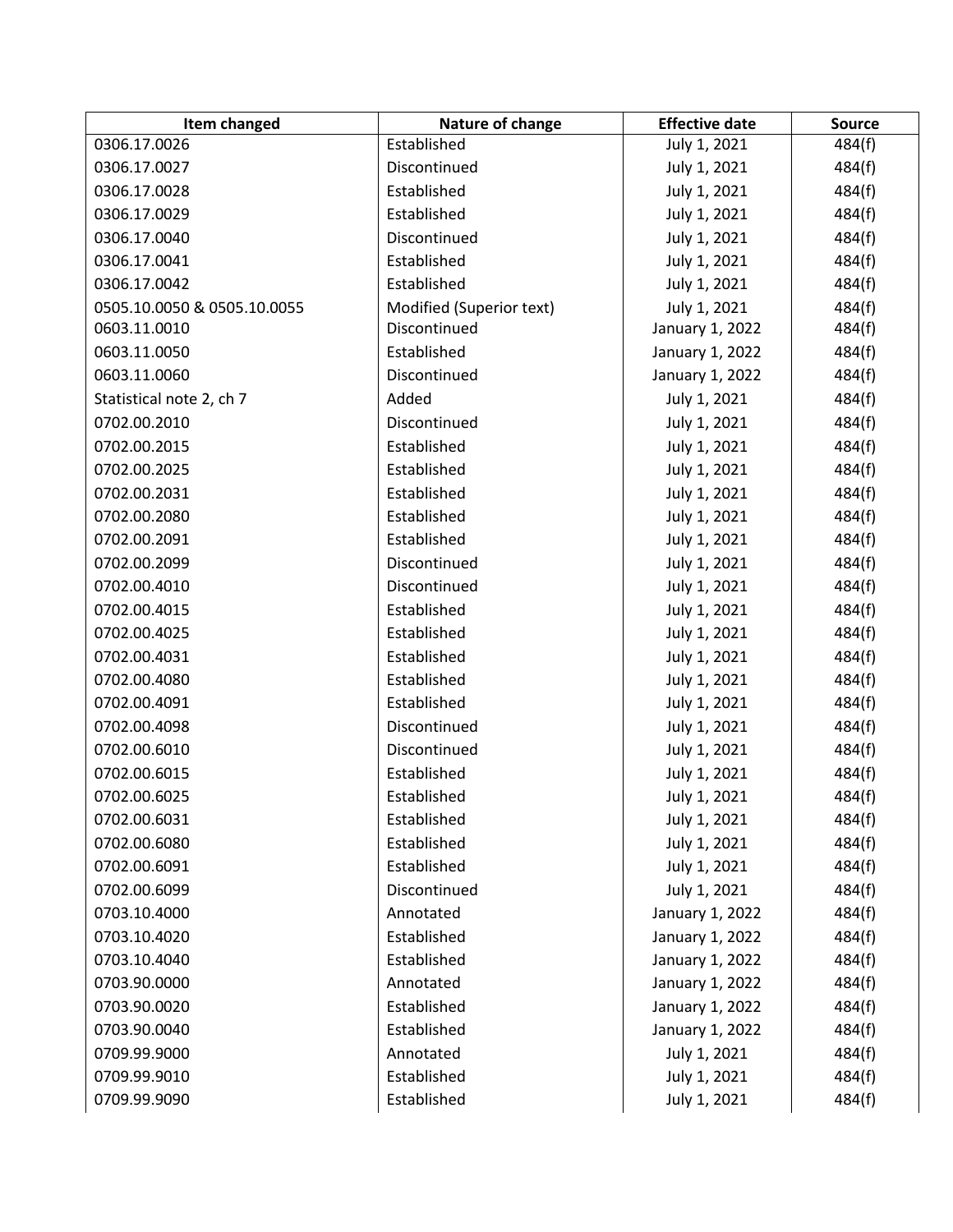| Item changed | Nature of change | <b>Effective date</b> | <b>Source</b> |
|--------------|------------------|-----------------------|---------------|
| 0810.10.2000 | Annotated        | July 1, 2021          | 484(f)        |
| 0810.10.2010 | Established      | July 1, 2021          | 484(f)        |
| 0810.10.2090 | Established      | July 1, 2021          | 484(f)        |
| 0810.10.4000 | Annotated        | July 1, 2021          | 484(f)        |
| 0810.10.4010 | Established      | July 1, 2021          | 484(f)        |
| 0810.10.4090 | Established      | July 1, 2021          | 484(f)        |
| 0810.20.1022 | Discontinued     | July 1, 2021          | 484(f)        |
| 0810.20.1023 | Established      | July 1, 2021          | 484(f)        |
| 0810.20.1024 | Discontinued     | July 1, 2021          | 484(f)        |
| 0810.20.1028 | Established      | July 1, 2021          | 484(f)        |
| 0810.20.1030 | Established      | July 1, 2021          | 484(f)        |
| 0810.20.1035 | Established      | July 1, 2021          | 484(f)        |
| 0810.20.9030 | Discontinued     | July 1, 2021          | 484(f)        |
| 0810.20.9045 | Established      | July 1, 2021          | 484(f)        |
| 0810.20.9060 | Established      | July 1, 2021          | 484(f)        |
| 0810.90.4600 | Annotated        | July 1, 2021          | 484(f)        |
| 0810.90.4610 | Established      | July 1, 2021          | 484(f)        |
| 0810.90.4690 | Established      | July 1, 2021          | 484(f)        |
| 0813.20.2000 | Annotated        | July 1, 2021          | 484(f)        |
| 0813.20.2010 | Established      | July 1, 2021          | 484(f)        |
| 0813.20.2090 | Established      | July 1, 2021          | 484(f)        |
| 1001.99.0007 | Established      | January 1, 2022       | 484(f)        |
| 1001.99.0009 | Established      | January 1, 2022       | 484(f)        |
| 1001.99.0010 | Established      | January 1, 2022       | 484(f)        |
| 1001.99.0011 | Discontinued     | January 1, 2022       | 484(f)        |
| 1001.99.0015 | Discontinued     | January 1, 2022       | 484(f)        |
| 1001.99.0017 | Established      | January 1, 2022       | 484(f)        |
| 1001.99.0018 | Established      | January 1, 2022       | 484(f)        |
| 1001.99.0020 | Discontinued     | January 1, 2022       | 484(f)        |
| 1001.99.0021 | Discontinued     | January 1, 2022       | 484(f)        |
| 1001.99.0025 | Discontinued     | January 1, 2022       | 484(f)        |
| 1001.99.0027 | Established      | January 1, 2022       | 484(f)        |
| 1001.99.0028 | Discontinued     | January 1, 2022       | 484(f)        |
| 1001.99.0030 | Established      | January 1, 2022       | 484(f)        |
| 1001.99.0033 | Established      | January 1, 2022       | 484(f)        |
| 1001.99.0035 | Discontinued     | January 1, 2022       | 484(f)        |
| 1001.99.0036 | Established      | January 1, 2022       | 484(f)        |
| 1001.99.0040 | Discontinued     | January 1, 2022       | 484(f)        |
| 1001.99.0045 | Established      | January 1, 2022       | 484(f)        |
| 1001.99.0050 | Discontinued     | January 1, 2022       | 484(f)        |
| 1001.99.0055 | Established      | January 1, 2022       | 484(f)        |
| 1001.99.0060 | Discontinued     | January 1, 2022       | 484(f)        |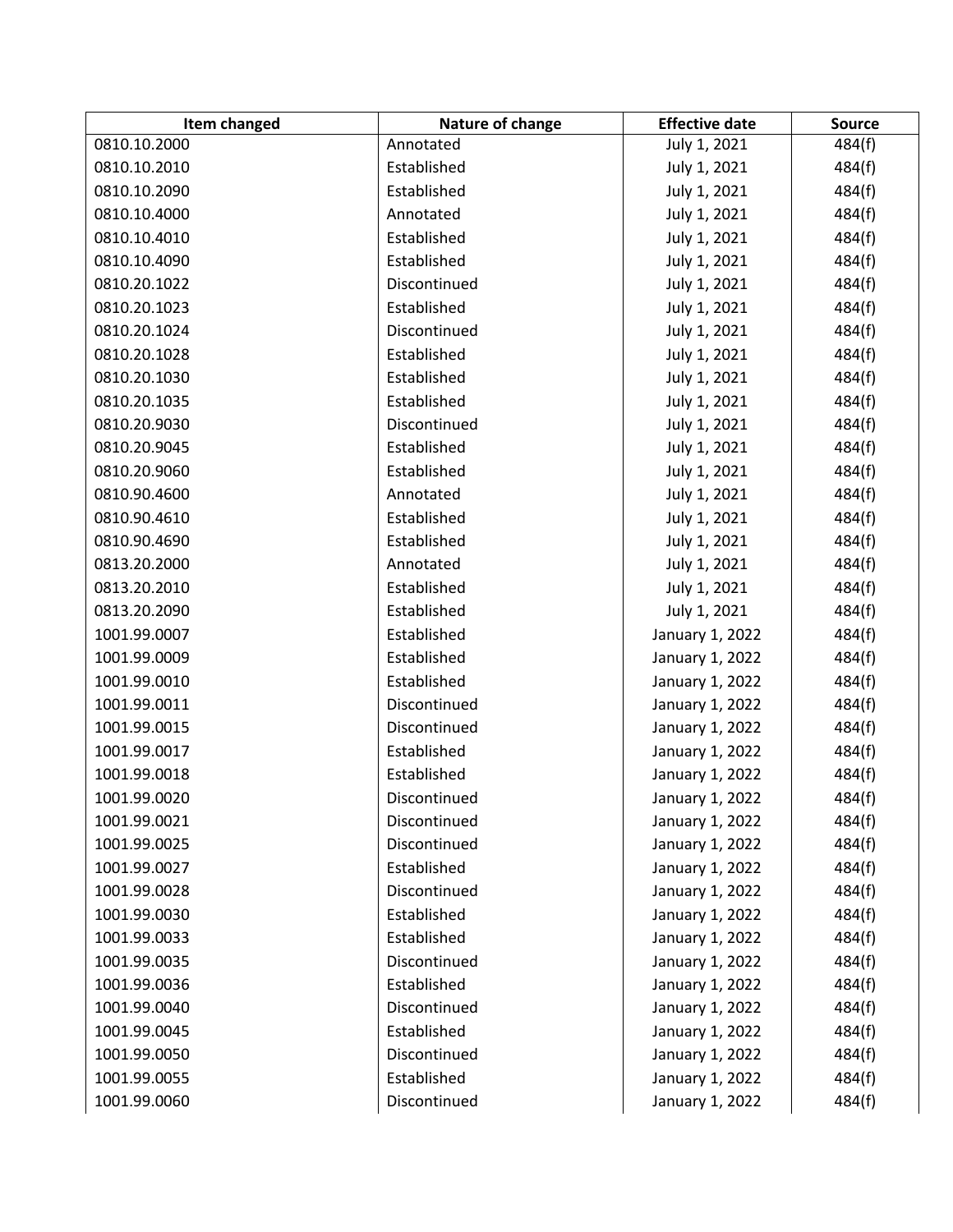| Item changed              | Nature of change                             | <b>Effective date</b> | <b>Source</b> |
|---------------------------|----------------------------------------------|-----------------------|---------------|
| 1001.99.0065              | Established                                  | January 1, 2022       | 484(f)        |
| 1001.99.0096              | Discontinued                                 | January 1, 2022       | 484(f)        |
| 1001.99.0097              | Established                                  | January 1, 2022       | 484(f)        |
| 1604.20.05                | Modified (duty rate)                         | August 1, 2021        | PP 10128      |
| Chapter notes, ch 20      | Modified (retitled "Statistical              | January 1, 2022       | 484(f)        |
|                           | Notes")                                      |                       |               |
| Statistical note 1, ch 20 | Modified (renumbered to                      | January 1, 2022       | 484(f)        |
|                           | statistical note 2)                          |                       |               |
| Statistical note 1, ch 20 | Added                                        | January 1, 2022       | 484(f)        |
| 2005.70.2540              | Discontinued                                 | January 1, 2022       | 484(f)        |
| 2005.70.2542              | Established                                  | January 1, 2022       | 484(f)        |
| 2005.70.2546              | Established                                  | January 1, 2022       | 484(f)        |
| 2005.70.2560              | Discontinued                                 | January 1, 2022       | 484(f)        |
| 2005.70.2570              | Established                                  | January 1, 2022       | 484(f)        |
| 2005.70.2580              | Established                                  | January 1, 2022       | 484(f)        |
| 2812.90.0000              | Annotated                                    | January 1, 2022       | 484(f)        |
| 2812.90.0010              | Established                                  | January 1, 2022       | 484(f)        |
| 2812.90.0090              | Established                                  | January 1, 2022       | 484(f)        |
| 2844.40.0021              | Modified (unit of quantity                   | January 1, 2022       | 484(f)        |
|                           | changed from "MBq" to "GBq")                 |                       |               |
| 2844.40.0028              | Modified (unit of quantity                   | January 1, 2022       | 484(f)        |
| 2903.39.2035              | changed from "MBq" to "GBq")<br>Discontinued |                       |               |
|                           |                                              | July 1, 2021          | 484(f)        |
| 2903.39.2036              | Established                                  | July 1, 2021          | 484(f)        |
| 2903.39.2038              | Established                                  | July 1, 2021          | 484(f)        |
| 2903.39.2040              | Established                                  | July 1, 2021          | 484(f)        |
| 2931.39.0018              | Discontinued                                 | July 1, 2021          | 484(f)        |
| 2931.39.0020              | Established                                  | July 1, 2021          | 484(f)        |
| 2931.39.0030              | Established                                  | July 1, 2021          | 484(f)        |
| 3104.20.0000              | Annotated                                    | January 1, 2022       | 484(f)        |
| 3104.20.0010              | Established                                  | January 1, 2022       | 484(f)        |
| 3104.20.0050              | Established                                  | January 1, 2022       | 484(f)        |
| 3214.90.50                | Modified (duty rate)                         | August 1, 2021        | PP 10128      |
| 3601.00.00                | Modified (duty rate)                         | August 1, 2021        | PP 10128      |
| 3606.90.3000              | Established                                  | January 1, 2022       | 484(f)        |
| 3606.90.3010              | Discontinued                                 | January 1, 2022       | 484(f)        |
| 3606.90.3090              | Discontinued                                 | January 1, 2022       | 484(f)        |
| 3606.90.8000              | Established                                  | January 1, 2022       | 484(f)        |
| 3606.90.8010              | Discontinued                                 | January 1, 2022       | 484(f)        |
| 3606.90.8090              | Discontinued                                 | January 1, 2022       | 484(f)        |
| Statistical notes, ch 38  | Modified (changed from singular              | July 1, 2021          | 484(f)        |
|                           | to plural)                                   |                       |               |
| Statistical note 1, ch 38 | Added                                        | July 1, 2021          | 484(f)        |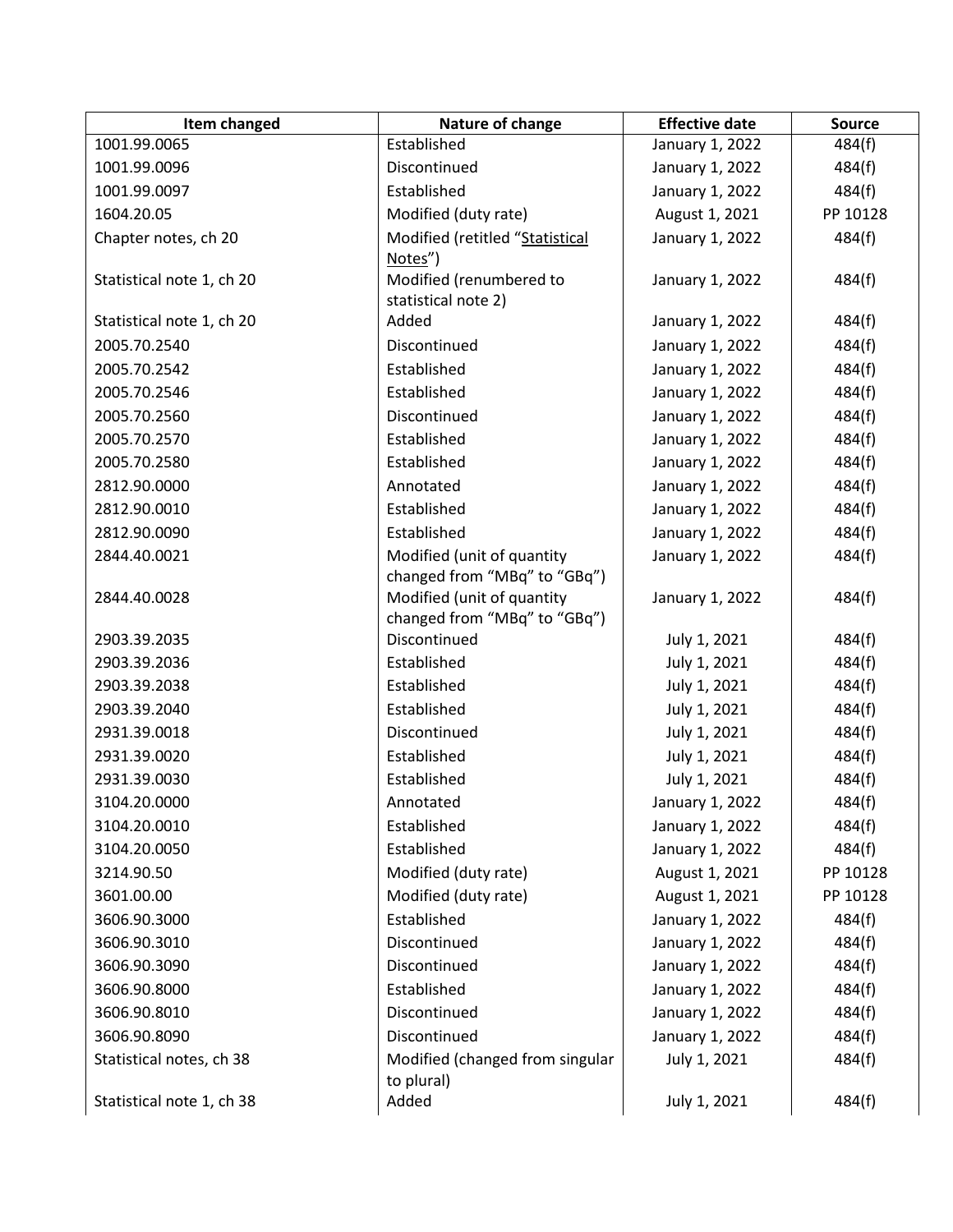| Item changed              | Nature of change               | <b>Effective date</b> | <b>Source</b> |
|---------------------------|--------------------------------|-----------------------|---------------|
| Statistical note 1, ch 38 | Renumbered                     | July 1, 2021          | 484(f)        |
| Statistical note 2, ch 38 | Renumbered                     | July 1, 2021          | 484(f)        |
| Statistical note 3, ch 38 | Renumbered                     | July 1, 2021          | 484(f)        |
| 3824.78.0020              | Modified; Technical Correction | July 1, 2021          | 484(f)        |
| 3808.93.5020              | Established                    | July 1, 2021          | 484(f)        |
| 3808.93.5040              | Established                    | July 1, 2021          | 484(f)        |
| 3808.93.5050              | Discontinued                   | July 1, 2021          | 484(f)        |
| 3808.94.5080              | Established                    | July 1, 2021          | 484(f)        |
| 3808.94.5090              | Discontinued                   | July 1, 2021          | 484(f)        |
| 3808.94.5095              | Established                    | July 1, 2021          | 484(f)        |
| Statistical note 2, ch 39 | Added                          | July 1, 2021          | 484(f)        |
| 3918.10.1000              | Annotated                      | July 1, 2021          | 484(f)        |
| 3918.10.1020              | Established                    | July 1, 2021          | 484(f)        |
| 3918.10.1030              | Established                    | July 1, 2021          | 484(f)        |
| 3918.10.1040              | Established                    | July 1, 2021          | 484(f)        |
| 3920.51.5000              | Annotated                      | January 1, 2022       | 484(f)        |
| 3920.51.5050              | Established                    | January 1, 2022       | 484(f)        |
| 3920.51.5090              | Established                    | January 1, 2022       | 484(f)        |
| 4408.39.0220              | Established                    | January 1, 2022       | 484(f)        |
| 4408.39.0230              | Established                    | January 1, 2022       | 484(f)        |
| 4408.39.0240              | Established                    | January 1, 2022       | 484(f)        |
| 4408.39.0250              | Established                    | January 1, 2022       | 484(f)        |
| 4408.39.0260              | Established                    | January 1, 2022       | 484(f)        |
| 4408.39.0270              | Established                    | January 1, 2022       | 484(f)        |
| 4408.39.0290              | Discontinued                   | January 1, 2022       | 484(f)        |
| 4408.39.0291              | Established                    | January 1, 2022       | 484(f)        |
| 4409.22.5000              | Annotated                      | January 1, 2022       | 484(f)        |
| 4409.22.5020              | Established                    | January 1, 2022       | 484(f)        |
| 4409.22.5040              | Established                    | January 1, 2022       | 484(f)        |
| 4409.22.5060              | Established                    | January 1, 2022       | 484(f)        |
| 4409.22.5090              | Established                    | January 1, 2022       | 484(f)        |
| 4409.22.9000              | Annotated                      | January 1, 2022       | 484(f)        |
| 4409.22.9020              | Established                    | January 1, 2022       | 484(f)        |
| 4409.22.9030              | Established                    | January 1, 2022       | 484(f)        |
| 4409.22.9045              | Established                    | January 1, 2022       | 484(f)        |
| 4409.22.9060              | Established                    | January 1, 2022       | 484(f)        |
| 4409.22.9090              | Established                    | January 1, 2022       | 484(f)        |
| 6203.49.07                | Modified (Typo corrected)      | N/A                   | N/A           |
|                           |                                |                       |               |
| Statistical note 2, ch 70 | Added                          | January 1, 2022       | 484(f)        |
| 7009.91.5090              | Discontinued                   | January 1, 2022       | 484(f)        |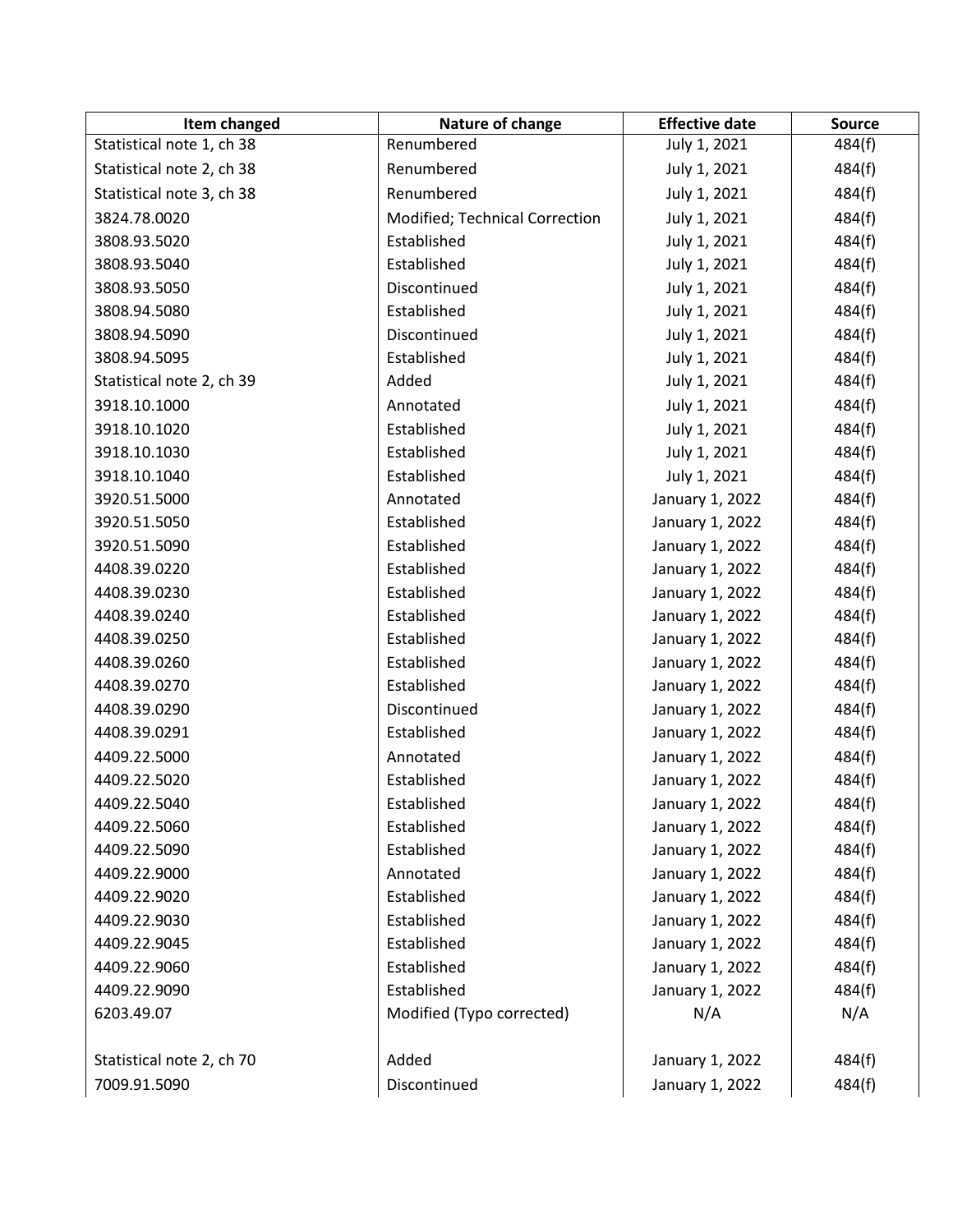| Item changed              | Nature of change                                          | <b>Effective date</b> | <b>Source</b> |
|---------------------------|-----------------------------------------------------------|-----------------------|---------------|
| 7009.91.5091              | Established                                               | January 1, 2022       | 484(f)        |
| 7009.91.5095              | Established                                               | January 1, 2022       | 484(f)        |
| 7009.92.5090              | Discontinued                                              | January 1, 2022       | 484(f)        |
| 7009.92.5091              | Established                                               | January 1, 2022       | 484(f)        |
| 7009.92.5095              | Established                                               | January 1, 2022       | 484(f)        |
| Statistical note 4, ch 72 | Added                                                     | July 1, 2021          | 484(f)        |
| Statistical note 4, ch 72 | Renumbered                                                | July 1, 2021          | 484(f)        |
| Statistical note 5, ch 72 | Renumbered                                                | July 1, 2021          | 484(f)        |
| Statistical note 6, ch 72 | Renumbered                                                | July 1, 2021          | 484(f)        |
| Statistical note 7, ch 72 | Renumbered                                                | July 1, 2021          | 484(f)        |
| 7208.27.0030              | Discontinued                                              | July 1, 2021          | 484(f)        |
| 7208.27.0040              | Established                                               | July 1, 2021          | 484(f)        |
| 7208.27.0045              | Established                                               | July 1, 2021          | 484(f)        |
| 7208.39.0015              | Discontinued                                              | July 1, 2021          | 484(f)        |
| 7208.39.0020              | Established                                               | July 1, 2021          | 484(f)        |
| 7208.39.0025              | Established                                               | July 1, 2021          | 484(f)        |
| 7209.16.0030              | Discontinued                                              | July 1, 2021          | 484(f)        |
| 7209.16.0040              | Established                                               | July 1, 2021          | 484(f)        |
| 7209.16.0045              | Established                                               | July 1, 2021          | 484(f)        |
| 7209.17.0030              | Discontinued                                              | July 1, 2021          | 484(f)        |
| 7209.17.0040              | Established                                               | July 1, 2021          | 484(f)        |
| 7209.17.0045              | Established                                               | July 1, 2021          | 484(f)        |
| 7210.49.0030              | Discontinued                                              | July 1, 2021          | 484(f)        |
| 7210.49.0040              | Established                                               | July 1, 2021          | 484(f)        |
| 7210.49.0045              | Established                                               | July 1, 2021          | 484(f)        |
| 7210.50.0000              | Annotated                                                 | July 1, 2021          | 484(f)        |
| 7210.50.0020              | Established                                               | July 1, 2021          | 484(f)        |
| 7210.50.0090              | Established                                               | July 1, 2021          | 484(f)        |
| Statistical note 5, ch 76 | Modified                                                  | January 1, 2022       | 484(f)        |
| 7605.11.00                | <b>Technical Correction; missing</b><br><b>UOM</b>        | N/A                   | N/A           |
| 7605.21.00                | <b>Technical Correction; missing</b><br><b>UOM</b>        | N/A                   | N/A           |
| 8301.10.60                | <b>Technical correction</b>                               | N/A                   | N/A           |
| Statistical note 1, ch 84 | Modified                                                  | January 1, 2022       | 484(f)        |
| 8411.82.8000              | Annotated                                                 | January 1, 2022       | 484(f)        |
| 8411.82.8010              | Established                                               | January 1, 2022       | 484(f)        |
| 8411.82.8090              | Established                                               | January 1, 2022       | 484(f)        |
| 8411.91.1040              | Modified (unit of quantity                                | January 1, 2022       | 484(f)        |
| 8411.91.1060              | changed from "kg" to "No.")<br>Modified (unit of quantity | January 1, 2022       | 484(f)        |
|                           | changed from "kg" to "No.")                               |                       |               |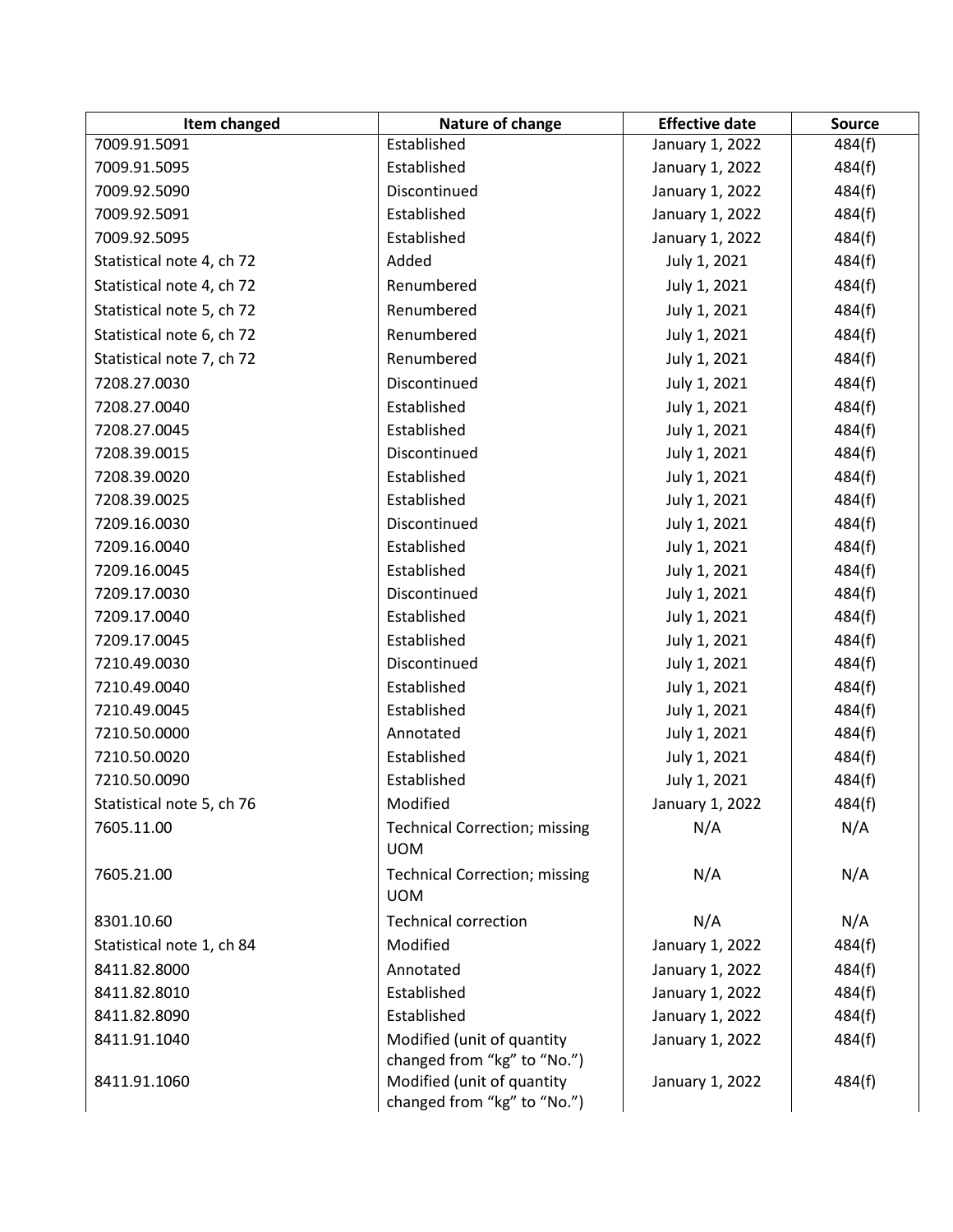| Item changed                 | Nature of change                                          | <b>Effective date</b> | <b>Source</b> |
|------------------------------|-----------------------------------------------------------|-----------------------|---------------|
| 8411.91.1090                 | Modified (unit of quantity                                | January 1, 2022       | 484(f)        |
|                              | changed from "kg" to "No.")                               |                       |               |
| 8411.91.9040                 | Modified (unit of quantity                                | January 1, 2022       | 484(f)        |
|                              | changed from "kg" to "No.")                               |                       |               |
| 8411.91.9081                 | Modified (unit of quantity                                | January 1, 2022       | 484(f)        |
| 8411.91.9085                 | changed from "kg" to "No.")<br>Modified (unit of quantity |                       |               |
|                              | changed from "kg" to "No.")                               | January 1, 2022       | 484(f)        |
| 8411.99.1010                 | Modified (unit of quantity                                | January 1, 2022       | 484(f)        |
|                              | changed from "kg" to "No.")                               |                       |               |
| 8411.99.1040                 | Modified (unit of quantity                                | January 1, 2022       | 484(f)        |
|                              | changed from "kg" to "No.")                               |                       |               |
| 8411.99.1080                 | Modified (unit of quantity                                | January 1, 2022       | 484(f)        |
|                              | changed from "kg" to "No.")                               |                       |               |
| 8411.99.9081                 | Modified (unit of quantity                                | January 1, 2022       | 484(f)        |
|                              | changed from "kg" to "No.")                               |                       |               |
| 8411.99.9085                 | Modified (unit of quantity                                | January 1, 2022       | 484(f)        |
|                              | changed from "kg" to "No.")                               |                       |               |
| 8411.99.9090                 | Modified (unit of quantity<br>changed from "kg" to "No.") | January 1, 2022       | 484(f)        |
| Statistical note 8(a), ch 85 | Modified                                                  | January 1, 2022       | 484(f)        |
| 8539.50.0050                 | Discontinued                                              | January 1, 2022       | 484(f)        |
| 8539.50.0051                 | Established                                               | January 1, 2022       | 484(f)        |
| 8539.50.0090                 | Discontinued                                              | January 1, 2022       | 484(f)        |
| 8539.50.0091                 | Established                                               |                       |               |
|                              |                                                           | January 1, 2022       | 484(f)        |
| 8703.80.0000                 | Annotated                                                 | January 1, 2022       | 484(f)        |
| 8703.80.0010                 | Established                                               | January 1, 2022       | 484(f)        |
| 8703.80.0090                 | Established                                               | January 1, 2022       | 484(f)        |
| 9002.11.90                   | <b>Technical correction</b>                               | N/A                   | N/A           |
| 9403.30.8000                 | Annotated                                                 | January 1, 2022       | 484(f)        |
| 9403.30.8001                 | Established                                               | January 1, 2022       | 484(f)        |
| 9403.30.8005                 | Established                                               | January 1, 2022       | 484(f)        |
| 9403.30.8021                 | Established                                               | January 1, 2022       | 484(f)        |
| 9403.30.8031                 | Established                                               | January 1, 2022       | 484(f)        |
| 9403.30.8090                 | Established                                               | January 1, 2022       | 484(f)        |
| 9613.10.00                   | Modified (duty rate)                                      | August 1, 2021        | PP 10128      |
| 9613.90.80                   | Modified (duty rate)                                      | August 1, 2021        | PP 10128      |
| 9801.00.1029                 | Modified (replaced "m <sup>2</sup> " with                 | January 1, 2022       | 484(f)        |
|                              | the footnote "1/")                                        |                       |               |
| 9819.15.10                   | <b>Technical Correction (deleted)</b>                     | December 1, 2008      | PP 8323       |
| 9819.15.15                   | <b>Technical Correction (deleted)</b>                     | December 1, 2008      | PP 8323       |
| 9819.15.18                   | <b>Technical Correction (deleted)</b>                     | December 1, 2008      | PP 8323       |
| 9819.15.21                   | <b>Technical Correction (deleted)</b>                     | December 1, 2008      | PP 8323       |
| 9819.15.24                   | <b>Technical Correction (deleted)</b>                     | December 1, 2008      | PP 8323       |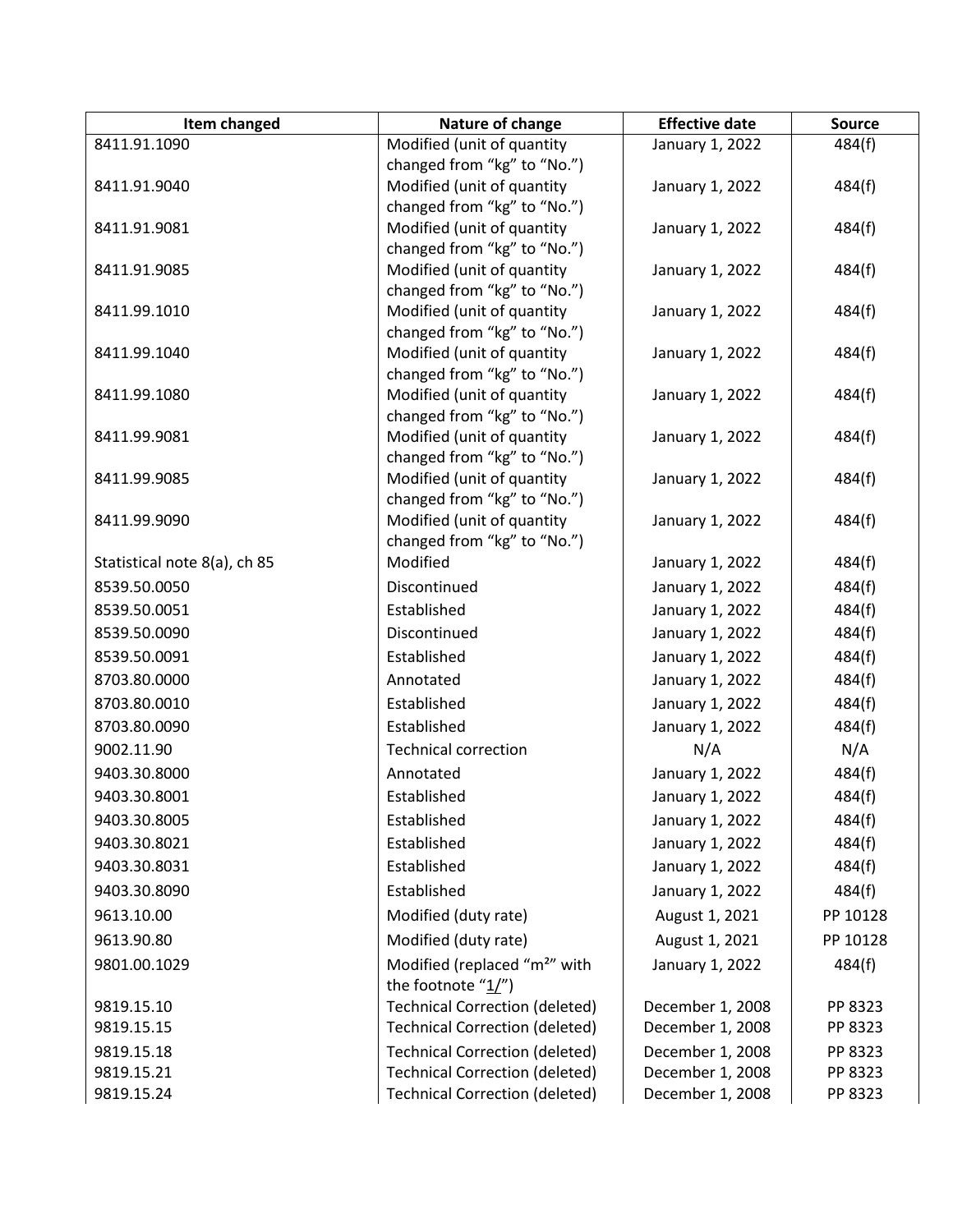| Item changed                            | Nature of change                      | <b>Effective date</b> | <b>Source</b> |
|-----------------------------------------|---------------------------------------|-----------------------|---------------|
| 9819.15.27                              | <b>Technical Correction (deleted)</b> | December 1, 2008      | PP 8323       |
| 9819.15.30                              | <b>Technical Correction (deleted)</b> | December 1, 2008      | PP 8323       |
| 9819.15.33                              | <b>Technical Correction (deleted)</b> | December 1, 2008      | PP 8323       |
| 9819.15.36                              | <b>Technical Correction (deleted)</b> | December 1, 2008      | PP 8323       |
| 9819.15.39                              | <b>Technical Correction (deleted)</b> | December 1, 2008      | PP 8323       |
| 9819.15.42                              | <b>Technical Correction (deleted)</b> | December 1, 2008      | PP 8323       |
| U.S. note 16(a)(i), subch III, ch 99    | Modified                              | January 1, 2022       | PP 10328      |
| U.S. note 16(b), subch III, ch 99       | Modified                              | January 1, 2022       | PP 10328      |
| U.S. note 16(f), subch III, ch 99       | Added                                 | January 1, 2022       | PP 10328      |
| U.S. note $19(a)(v)$ , subch III, ch 99 | Modified                              | January 1, 2022       | PP 10327      |
| U.S. note 19(d), subch III, ch 99       | Modified                              | January 1, 2022       | PP 10327      |
| U.S. note 20(a)(13), subch III, ch 99   | Modified                              | December 1, 2021      | Notice        |
| U.S. note 20(a)(14), subch III, ch 99   | Modified                              | December 1, 2021      | Notice        |
| U.S. note 20(b)(13), subch III, ch 99   | Modified                              | December 1, 2021      | Notice        |
| U.S. note 20(b)(14), subch III, ch 99   | Modified                              | December 1, 2021      | Notice        |
| U.S. note 20(c)(7), subch III, ch 99    | Modified                              | December 1, 2021      | <b>Notice</b> |
| U.S. note 20(c)(8), subch III, ch 99    | Modified                              | December 1, 2021      | Notice        |
| U.S. note 20(d)(7), subch III, ch 99    | Modified                              | December 1, 2021      | Notice        |
| U.S. note 20(d)(8), subch III, ch 99    | Modified                              | December 1, 2021      | Notice        |
|                                         |                                       |                       |               |
| U.S. note 20(e)(16), subch III, ch 99   | Modified                              | December 1, 2021      | Notice        |
| U.S. note 20(e)(17), subch III, ch 99   | Modified                              | December 1, 2021      | Notice        |
| U.S. note 20(f)(16), subch III, ch 99   | Modified                              | December 1, 2021      | Notice        |
| U.S. note 20(f)(17), subch III, ch 99   | Modified                              | December 1, 2021      | Notice        |
| U.S. note 20(I), subch III, ch 99       | Modified                              | April 26, 2021        | Notice        |
| U.S. note 20(r)(10), subch III, ch 99   | Modified                              | December 1, 2021      | Notice        |
| U.S. note 20(r)(11), subch III, ch 99   | Modified                              | December 1, 2021      | Notice        |
| U.S. note 20(iii)(37), subch III, ch 99 | Modified                              | November 30, 2020     | Notice        |
| U.S. note 20(000), subch III, ch 99     | Modified (Expiration date)            | October 1, 2021       | Notice        |
| U.S. note 20(ppp), subch III, ch 99     | Modified (Expiration date)            | October 1, 2021       | Notice        |
| U.S. note 20(qqq)(16), subch III, ch 99 | Modified                              | January 1, 2021       | Notice        |
| U.S. note 20(qqq)(4), subch III, ch 99  | Modified (Technical correction)       | July 1, 2021          | Notice        |
| U.S. note 20(qqq), subch III, ch 99     | Modified (Expiration date)            | October 1, 2021       | Notice        |
| U.S. note 20(rrr), subch III, ch 99     | Modified (Expiration date)            | October 1, 2021       | Notice        |
| U.S. note 20(sss), subch III, ch 99     | Added                                 | December 1, 2021      | Notice        |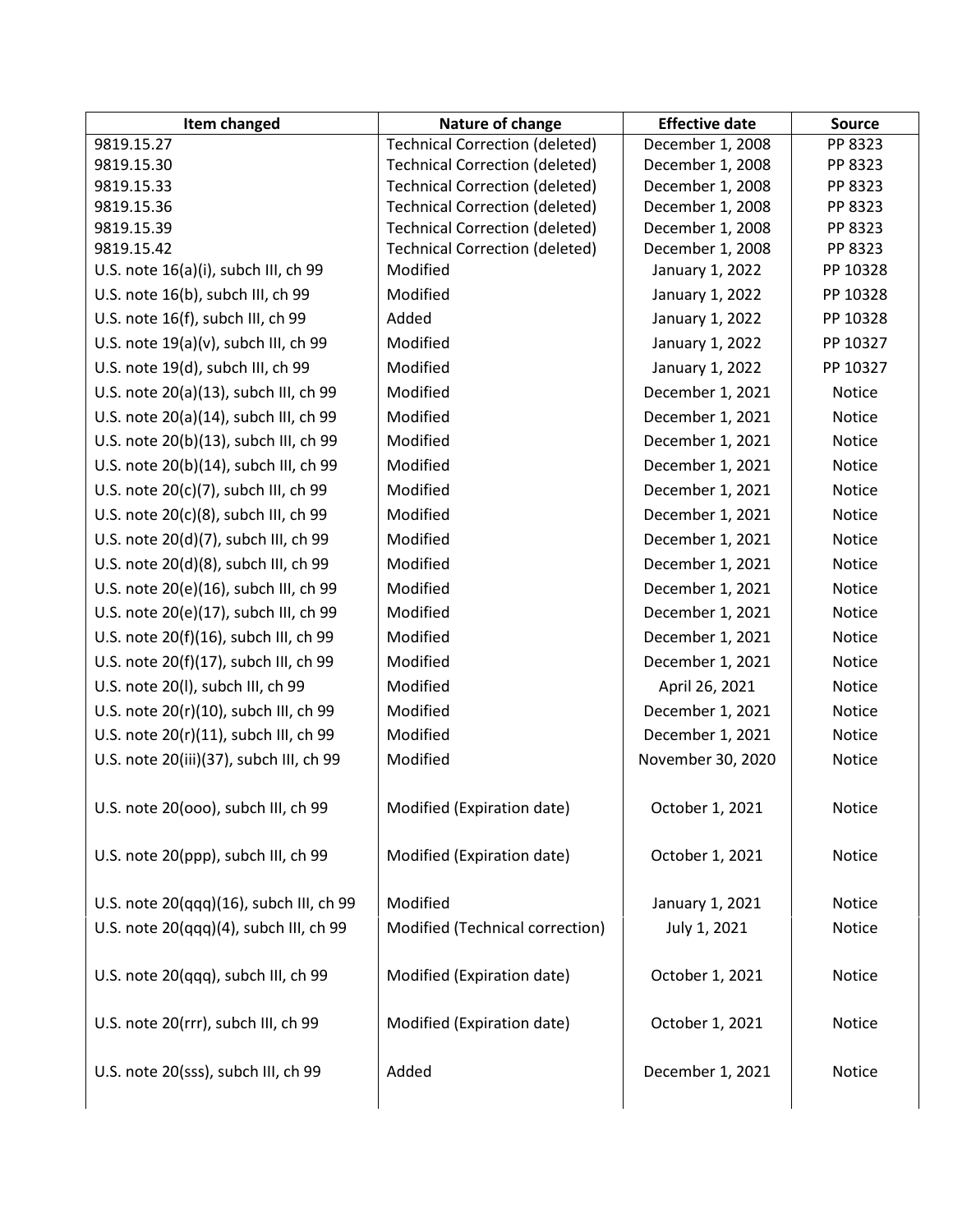| Item changed                             | Nature of change | <b>Effective date</b> | <b>Source</b> |
|------------------------------------------|------------------|-----------------------|---------------|
| U.S. note 20(sss)(iii)(13), subch, ch 99 | Modified         | December 1, 2021      | Notice        |
| U.S. note 21(a), subch III, ch 99        | Modified         | March 11, 2021        | Notice        |
| U.S. note 21(a), subch III, ch 99        | Modified         | July 11, 2021         | Notice        |
| U.S. note 21(v), subch III, ch 99        | Added            | March 11, 2021        | Notice        |
| U.S. note 21(w), subch III, ch 99        | Added            | July 11, 2021         | Notice        |
| U.S. note 21(x), subch III, ch 99        | Added            | July 11, 2021         | Notice        |
| U.S. note 22(a), subch III, ch 99        | Deleted          | November 18, 2021     | <b>Notice</b> |
| U.S. note 22(b), subch III, ch 99        | Deleted          | November 18, 2021     | Notice        |
| U.S. note 23(a), subch III, ch 99        | Added            | November 29, 2021     | Notice        |
| U.S. note 23(a), subch III, ch 99        | Deleted          | November 18, 2021     | Notice        |
| U.S. note 23(b), subch III, ch 99        | Added            | November 29, 2021     | Notice        |
| U.S. note 23(b), subch III, ch 99        | Deleted          | November 18, 2021     | Notice        |
| U.S. note 24(a), subch III, ch 99        | Added            | November 29, 2021     | Notice        |
| U.S. note 24(a), subch III, ch 99        | Deleted          | November 28, 2021     | Notice        |
| U.S. note 24(b), subch III, ch 99        | Added            | November 29, 2021     | <b>Notice</b> |
| U.S. note 24(b), subch III, ch 99        | Deleted          | November 28, 2021     | Notice        |
| U.S. note 25(a), subch III, ch 99        | Added            | November 29, 2021     | Notice        |
| U.S. note 25(a), subch III, ch 99        | Deleted          | November 18, 2021     | <b>Notice</b> |
| U.S. note 25(b), subch III, ch 99        | Added            | November 29, 2021     | Notice        |
| U.S. note 25(b), subch III, ch 99        | Deleted          | November 18, 2021     | <b>Notice</b> |
| U.S. note 26(a), subch III, ch 99        | Added            | November 29, 2021     | Notice        |
| U.S. note 26(a), subch III, ch 99        | Deleted          | November 18, 2021     | Notice        |
| U.S. note 26(b), subch III, ch 99        | Added            | November 29, 2021     | Notice        |
| U.S. note 26(b), subch III, ch 99        | Deleted          | November 18, 2021     | Notice        |
| U.S. note 27(a), subch III, ch 99        | Added            | November 29, 2021     | Notice        |
| U.S. note 27(a), subch III, ch 99        | Deleted          | November 28, 2021     | Notice        |
| U.S. note 27(b), subch III, ch 99        | Added            | November 29, 2021     | Notice        |
| U.S. note 27(b), subch III, ch 99        | Deleted          | November 28, 2021     | Notice        |
| U.S. note 28(a), subch III, ch 99        | Added            | November 29, 2021     | <b>Notice</b> |
| U.S. note 28(a), subch III, ch 99        | Deleted          | November 18, 2021     | <b>Notice</b> |
| U.S. note 28(b), subch III, ch 99        | Added            | November 29, 2021     | Notice        |
| U.S. note 28(b), subch III, ch 99        | Deleted          | November 18, 2021     | Notice        |
| 9903.80.01                               | Modified         | January 1, 2022       | PP 10328      |
| 9903.80.03                               | Modified         | January 1, 2022       | PP 10328      |
| 9903.80.72                               | Added            | January 1, 2022       | PP 10328      |
| 9903.80.73                               | Added            | January 1, 2022       | PP 10328      |
| 9903.80.74                               | Added            | January 1, 2022       | PP 10328      |
| 9903.80.75                               | Added            | January 1, 2022       | PP 10328      |
| 9903.80.76                               | Added            | January 1, 2022       | PP 10328      |
| 9903.80.77                               | Added            | January 1, 2022       | PP 10328      |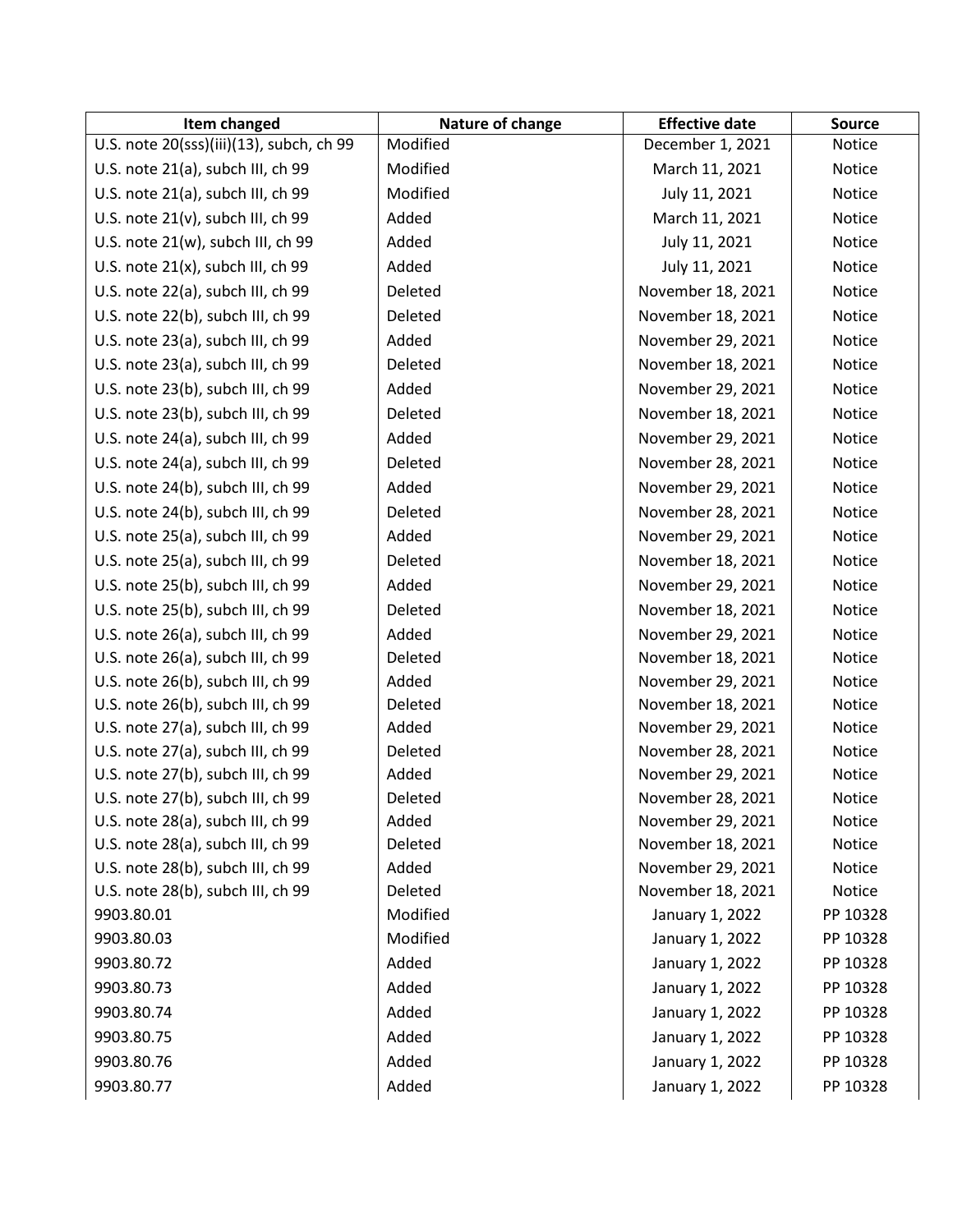| Item changed | Nature of change | <b>Effective date</b> | <b>Source</b> |
|--------------|------------------|-----------------------|---------------|
| 9903.80.78   | Added            | January 1, 2022       | PP 10328      |
| 9903.80.79   | Added            | January 1, 2022       | PP 10328      |
| 9903.80.80   | Added            | January 1, 2022       | PP 10328      |
| 9903.80.81   | Added            | January 1, 2022       | PP 10328      |
| 9903.80.82   | Added            | January 1, 2022       | PP 10328      |
| 9903.80.83   | Added            | January 1, 2022       | PP 10328      |
| 9903.80.84   | Added            | January 1, 2022       | PP 10328      |
| 9903.80.85   | Added            | January 1, 2022       | PP 10328      |
| 9903.80.86   | Added            | January 1, 2022       | PP 10328      |
| 9903.80.87   | Added            | January 1, 2022       | PP 10328      |
| 9903.80.88   | Added            | January 1, 2022       | PP 10328      |
| 9903.80.89   | Added            | January 1, 2022       | PP 10328      |
| 9903.80.90   | Added            | January 1, 2022       | PP 10328      |
| 9903.80.91   | Added            | January 1, 2022       | PP 10328      |
| 9903.80.92   | Added            | January 1, 2022       | PP 10328      |
| 9903.80.93   | Added            | January 1, 2022       | PP 10328      |
| 9903.80.94   | Added            | January 1, 2022       | PP 10328      |
| 9903.80.95   | Added            | January 1, 2022       | PP 10328      |
| 9903.80.96   | Added            | January 1, 2022       | PP 10328      |
| 9903.80.97   | Added            | January 1, 2022       | PP 10328      |
| 9903.80.98   | Added            | January 1, 2022       | PP 10328      |
| 9903.80.99   | Added            | January 1, 2022       | PP 10328      |
| 9903.81.01   | Added            | January 1, 2022       | PP 10328      |
| 9903.81.02   | Added            | January 1, 2022       | PP 10328      |
| 9903.81.03   | Added            | January 1, 2022       | PP 10328      |
| 9903.81.04   | Added            | January 1, 2022       | PP 10328      |
| 9903.81.05   | Added            | January 1, 2022       | PP 10328      |
| 9903.81.06   | Added            | January 1, 2022       | PP 10328      |
| 9903.81.07   | Added            | January 1, 2022       | PP 10328      |
| 9903.81.08   | Added            | January 1, 2022       | PP 10328      |
| 9903.81.09   | Added            | January 1, 2022       | PP 10328      |
| 9903.81.10   | Added            | January 1, 2022       | PP 10328      |
| 9903.81.11   | Added            | January 1, 2022       | PP 10328      |
| 9903.81.12   | Added            | January 1, 2022       | PP 10328      |
| 9903.81.13   | Added            | January 1, 2022       | PP 10328      |
| 9903.81.14   | Added            | January 1, 2022       | PP 10328      |
| 9903.81.15   | Added            | January 1, 2022       | PP 10328      |
| 9903.81.16   | Added            | January 1, 2022       | PP 10328      |
| 9903.81.17   | Added            | January 1, 2022       | PP 10328      |
| 9903.81.18   | Added            | January 1, 2022       | PP 10328      |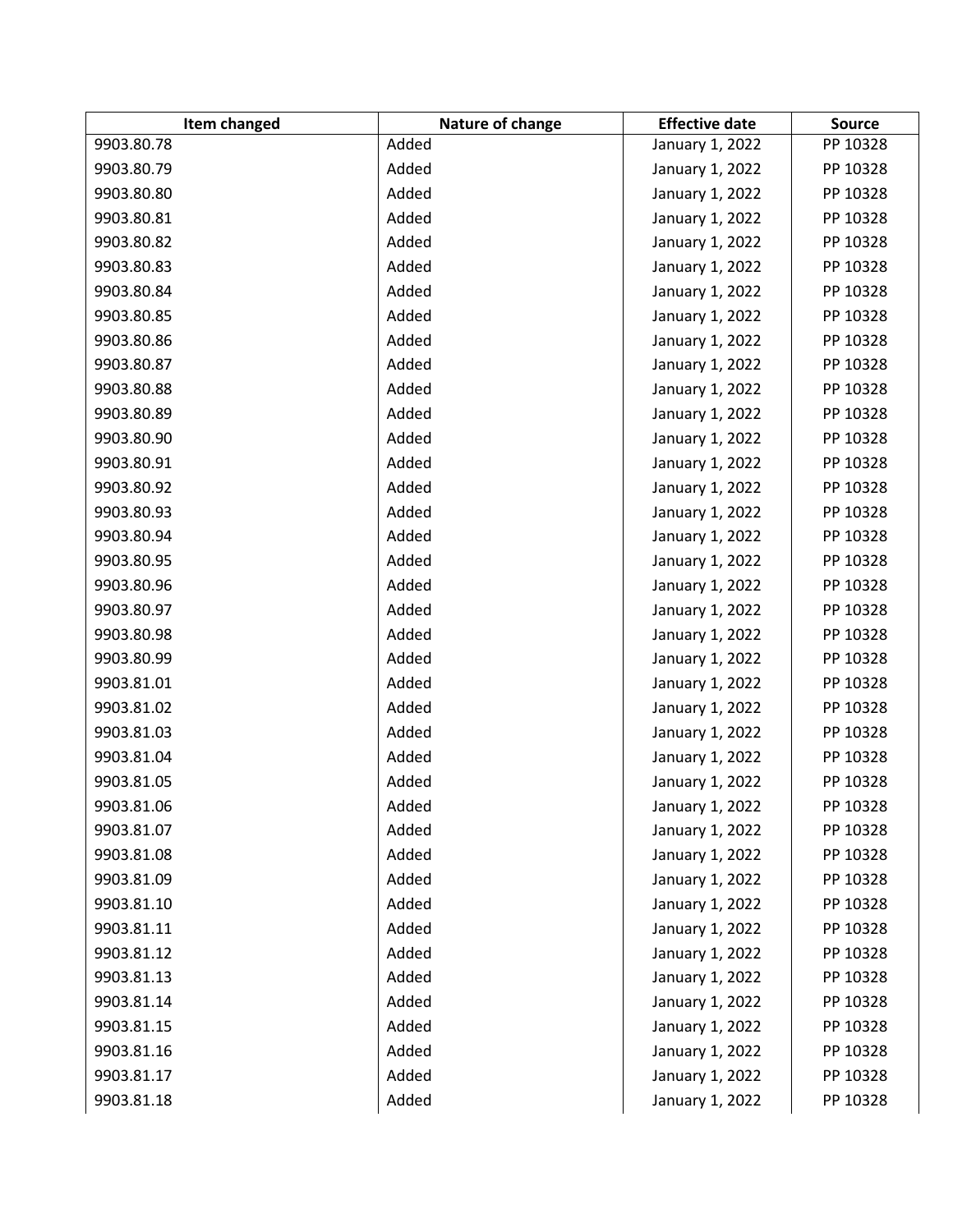| Item changed | Nature of change | <b>Effective date</b> | <b>Source</b> |
|--------------|------------------|-----------------------|---------------|
| 9903.81.19   | Added            | January 1, 2022       | PP 10328      |
| 9903.85.01   | Modified         | January 1, 2022       | PP 10327      |
| 9903.85.03   | Modified         | January 1, 2022       | PP 10327      |
| 9903.85.25   | Modified         | January 1, 2022       | PP 10327      |
| 9903.85.27   | Modified         | January 1, 2022       | PP 10327      |
| 9903.85.29   | Modified         | January 1, 2022       | PP 10327      |
| 9903.85.31   | Modified         | January 1, 2022       | PP 10327      |
| 9903.85.32   | Modified         | January 1, 2022       | PP 10327      |
| 9903.85.33   | Modified         | January 1, 2022       | PP 10327      |
| 9903.85.34   | Modified         | January 1, 2022       | PP 10327      |
| 9903.85.35   | Modified         | January 1, 2022       | PP 10327      |
| 9903.85.36   | Modified         | January 1, 2022       | PP 10327      |
| 9903.85.37   | Modified         | January 1, 2022       | PP 10327      |
| 9903.85.38   | Modified         | January 1, 2022       | PP 10327      |
| 9903.85.39   | Modified         | January 1, 2022       | PP 10327      |
| 9903.85.40   | Modified         | January 1, 2022       | PP 10327      |
| 9903.85.41   | Modified         | January 1, 2022       | PP 10327      |
| 9903.85.42   | Modified         | January 1, 2022       | PP 10327      |
| 9903.85.43   | Modified         | January 1, 2022       | PP 10327      |
| 9903.85.44   | Modified         | January 1, 2022       | PP 10327      |
| 9903.88.01   | Modified         | December 1, 2021      | Notice        |
| 9903.88.02   | Modified         | December 1, 2021      | Notice        |
| 9903.88.03   | Modified         | December 1, 2021      | Notice        |
| 9903.88.04   | Modified         | December 1, 2021      | Notice        |
| 9903.88.15   | Modified         | December 1, 2021      | Notice        |
| 9903.88.62   | Modified         | April 1, 2021         | Notice        |
| 9903.88.62   | Modified         | November 15, 2021     | Notice        |
| 9903.88.63   | Modified         | April 1, 2021         | Notice        |
| 9903.88.63   | Modified         | November 15, 2021     | Notice        |
| 9903.88.64   | Modified         | April 1, 2021         | Notice        |
| 9903.88.64   | Modified         | November 15, 2021     | Notice        |
| 9903.88.65   | Modified         | April 1, 2021         | Notice        |
| 9903.88.65   | Modified         | November 15, 2021     | Notice        |
| 9903.88.66   | Added            | December 1, 2021      | Notice        |
| 9903.90.01   | Deleted          | November 18, 2021     | Notice        |
| 9903.90.02   | Added            | November 29, 2021     | Notice        |
| 9903.90.02   | Deleted          | November 18, 2021     | Notice        |
| 9903.90.03   | Added            | November 29, 2021     | Notice        |
| 9903.90.03   | Deleted          | November 28, 2021     | Notice        |
| 9903.90.04   | Added            | November 29, 2021     | Notice        |